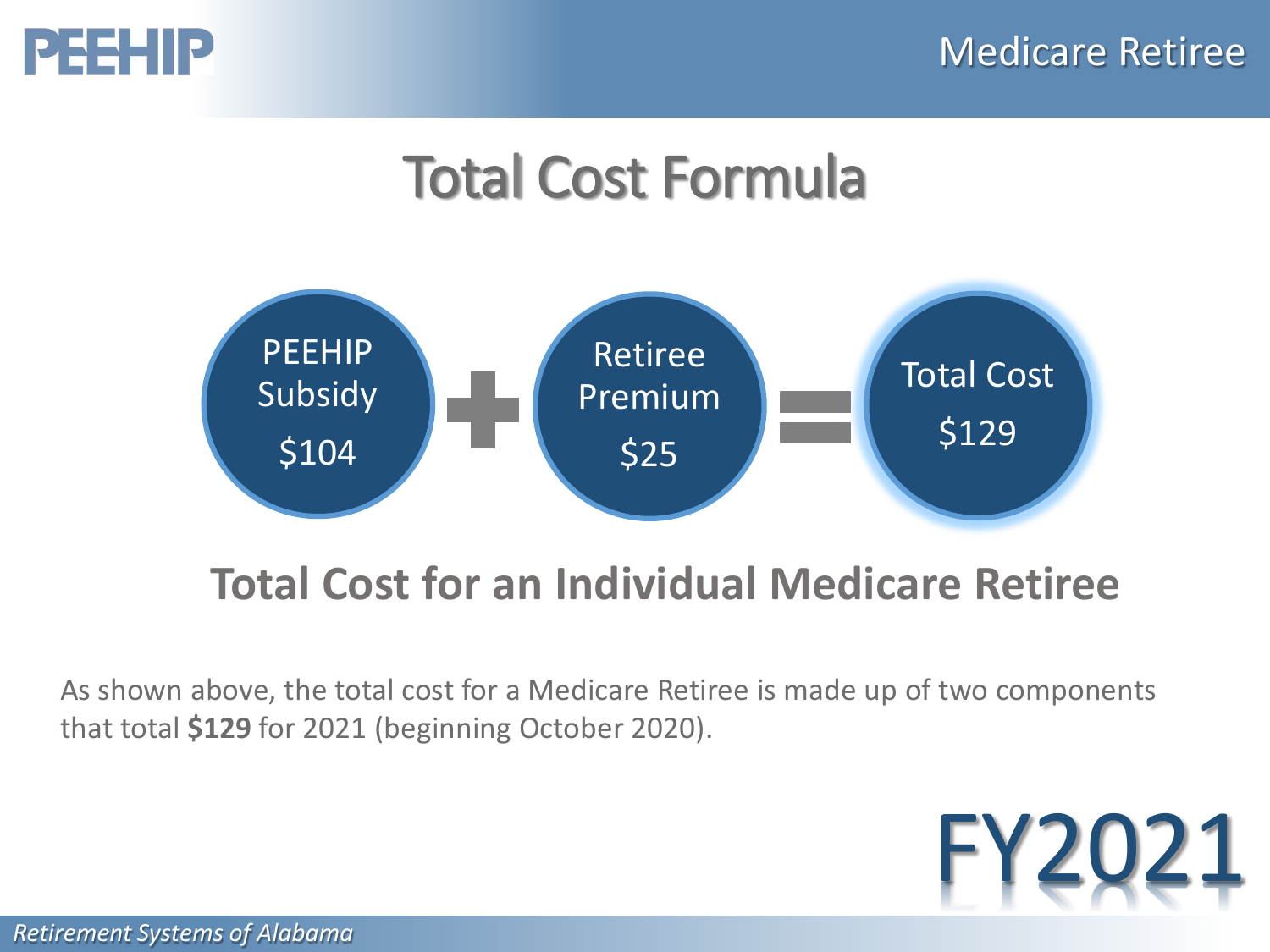

# Sliding Scale Adjustment Example

The sliding scale discounts the retiree premium 2% per year that a retiree worked in excess of 25 years.

- For example, a retiree who has 33 years of service (8 more than 25) would have a 16% discount off their premium (2% x 8 years = 16% discount).
- This means PEEHIP pays 16% more for the retiree's coverage.
- The percent discount is a percent of the PEEHIP subsidy, so in this example,  $16\% \times $104 = $16.64$ .

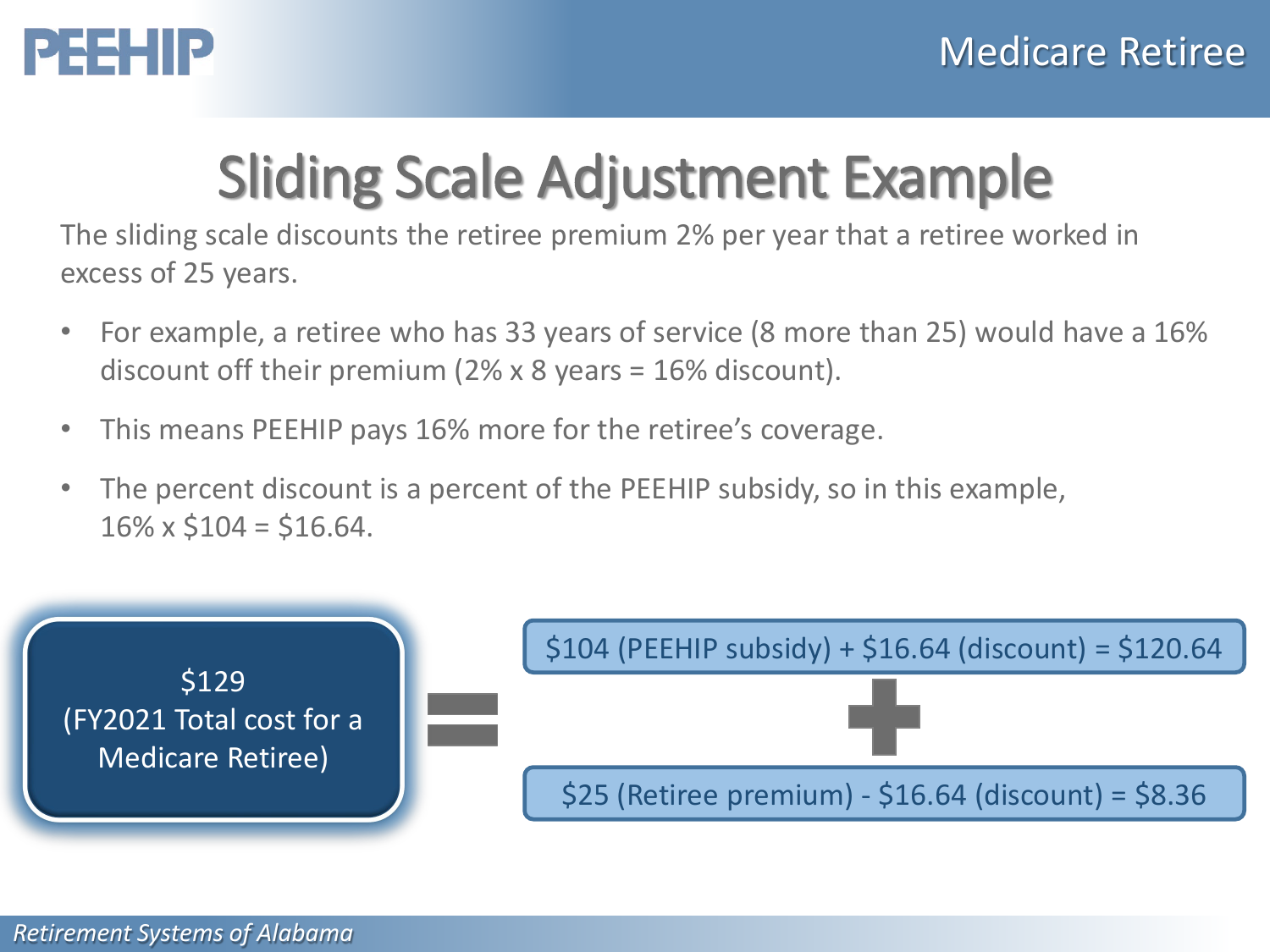

### State Subsidy Reduction for Medicare-Eligible Retirees for the Plan Year Beginning October 1, 2020

From FY2020 to FY2021, the state's subsidy reduced from \$187 to \$104 per month for a Medicare-eligible individual premium due to Congress elimination of the Health Insurer Tax and favorable cost negotiations with PEEHIP's Medicare Advantage carrier.

- If a Medicare-eligible member worked **less** than 300 months, the effect upon their premium will be a **reduction** in premium.
- If a Medicare-eligible member worked **more** than 300 months, the effect upon their premium will be an **increase** in premium.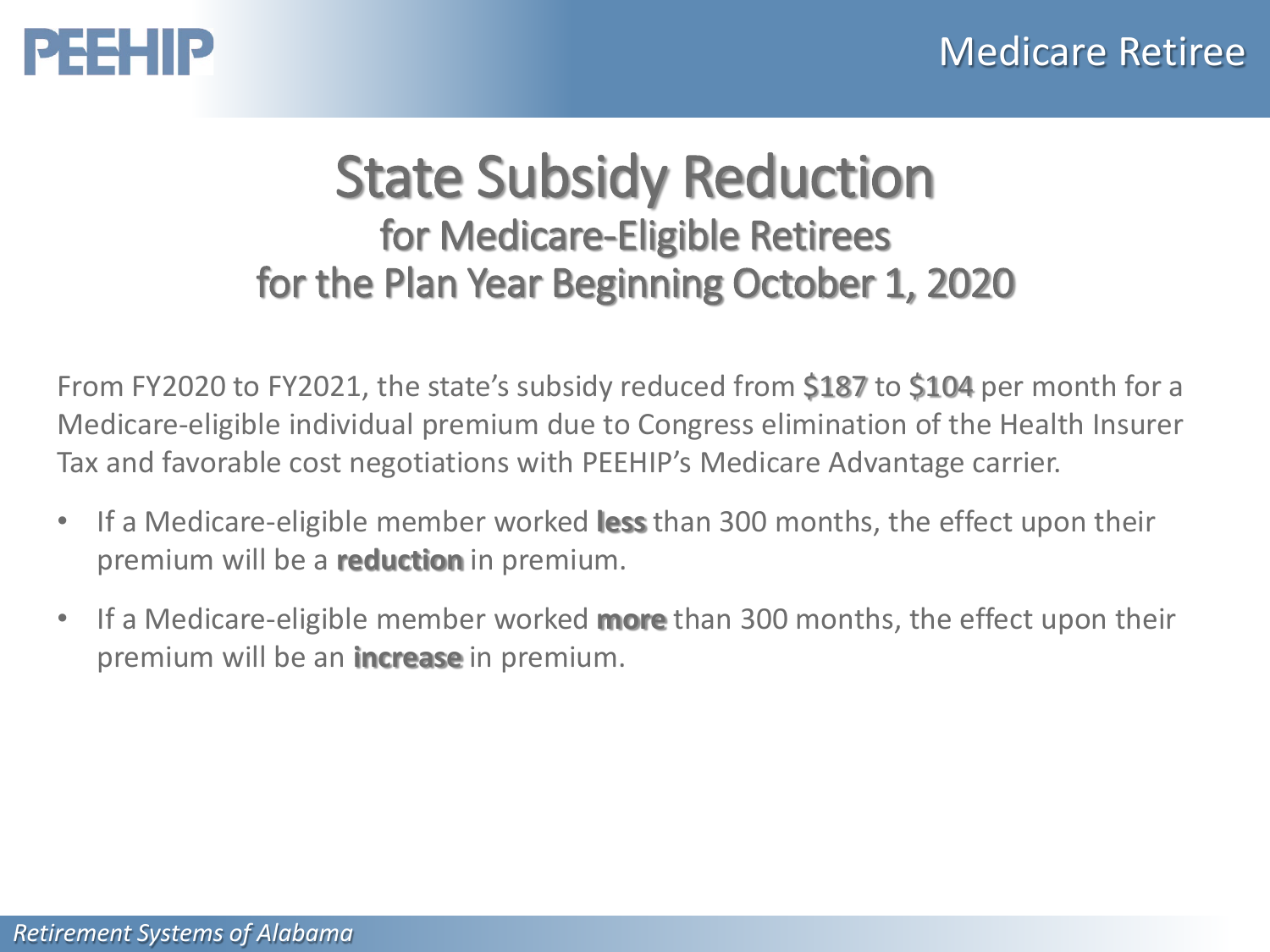## PEEHIP

## Sliding Scale Fluctuation Example from FY2020 to FY2021

Last year, as explained on the previous slide, the Medicare retiree PEEHIP subsidy was \$187 rather than the current amount of \$104.

- Therefore, because the percent discount is a percent of the PEEHIP subsidy, the discount was \$29.92 (16% x \$187) in FY2020, rather than \$16.64 as it is in FY2021.
- Note how the discount was higher last year than this year, because even though the discount percentage remained the same, the PEEHIP subsidy decreased in FY2021.

![](_page_3_Figure_6.jpeg)

As illustrated above, this retiree's premium increased from FY2020 to FY2021, not because their percent discount changed, but because the PEEHIP subsidy decreased from one year to the next. However, it is important to note this retiree is still receiving a discount and paying less than the base premium.

#### *Retirement Systems of Alabama*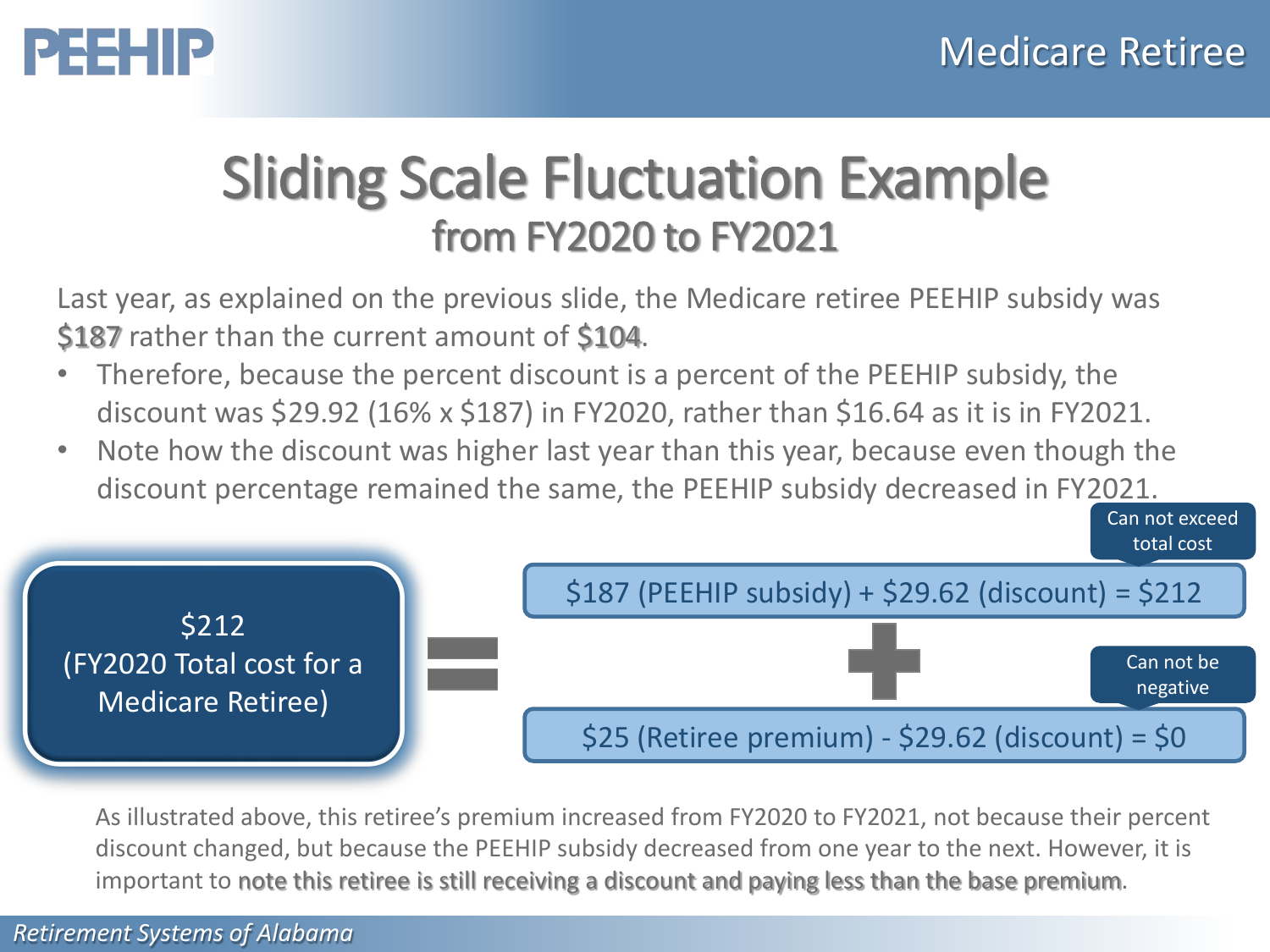## PEEHIP

### Retiree Classifications and their premium adjustments per the sliding scale law

PEEHIP retiree contracts consists of three broad premium calculation methods which are a result of the statue:

- 1. Retirees retiring prior to 10/1/2005 pay their base premium with no sliding scale adjustment.
- 2. Retirees retiring 10/1/2005 through 12/31/2011, pay the basic premium adjusted (either a discount or penalty) by 2% of the state's subsidy (for individual coverage) for months more than or less than 300 months (or 25 years) of service.
- 3. Retirees retiring 1/1/2012 and after pay the basic premium adjusted by:
	- a) Service Premium Component:
		- i. Penalty: 4% of the state's subsidy for months less than 300 months of service
		- ii. Discount: 2% of the state's subsidy for months more than 300 months of service
	- b) Age Premium Component:
		- i. Penalty: 1% of the state's subsidy for each year of age of the member at retirement less than the Medicare entitlement age. Upon Medicare entitlement, the age component will be removed.
	- c) Subsidy Premium Component:
		- i. A subsidy premium component is applicable. For FY2021, the subsidy component is \$201.25. Upon Medicare entitlement, the subsidy premium component will be removed.

#### *Retirement Systems of Alabama*